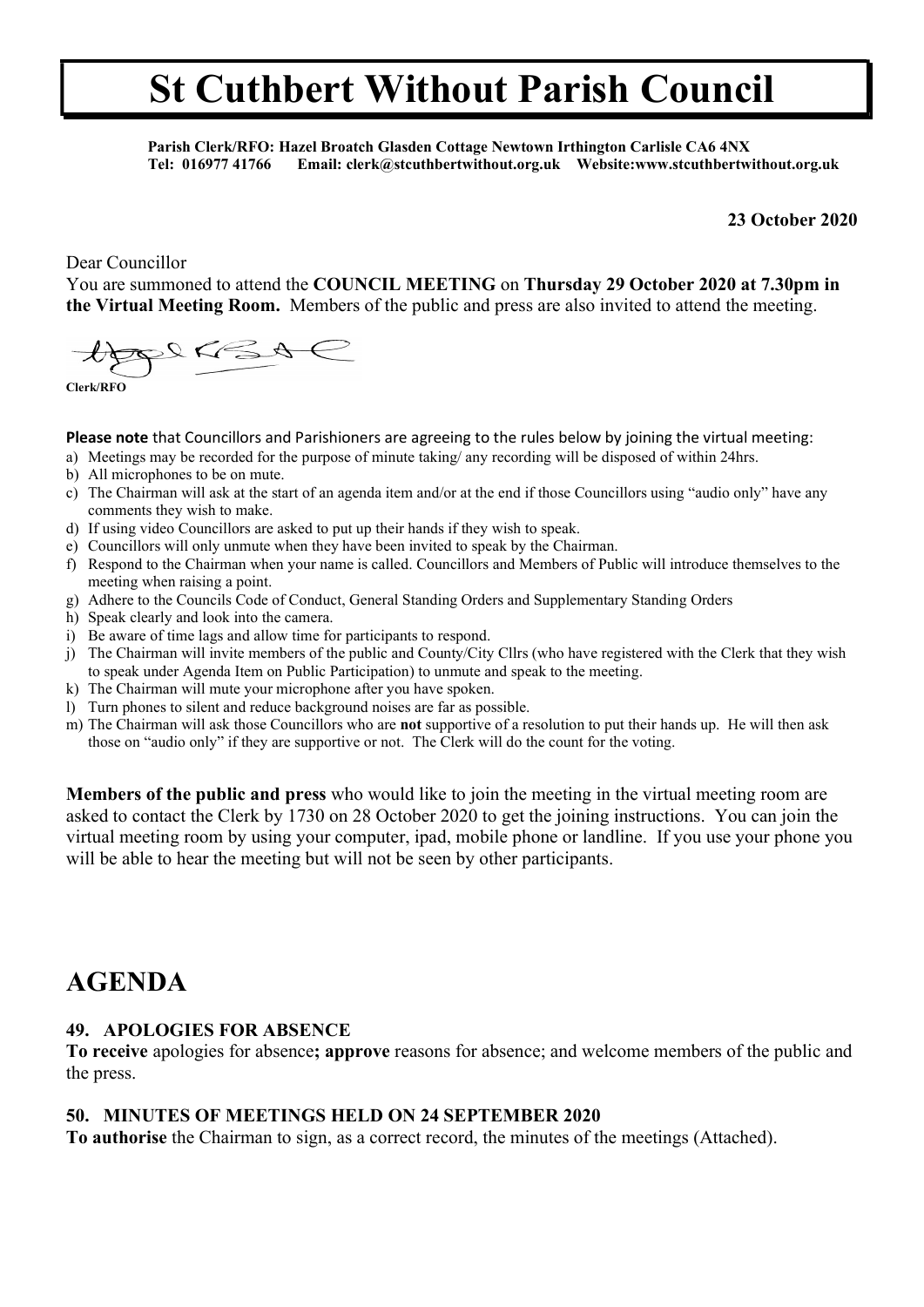#### 51. REQUEST FOR DISPENSATIONS BY MEMBERS

To note any requests for dispensation made to either the full Council or to the Clerk

#### 52. DECLARATION OF INTERESTS

Members are invited to declare any personal and/or prejudicial interests relating to items on the agenda and to register these with the Clerk/RFO by email in advance of the meeting.

#### 53. PUBLIC PARTICIPATION

#### Members of the public to be invited to make any comments or representations.

Please contact the Clerk/RFO and submit any comments or representations you would like to raise at this meeting in writing or by email (with your name and address) by 1730 on 28 October 2020. The contact details for Clerk/RFO are above. Please also let her know if you wish to speak at the meeting as this agenda item will be the only opportunity to so. The Clerk will advise you how to join the virtual meeting room and the rules/protocols that apply.

#### COUNTY COUNCILLOR AND DISTRICT COUNCILLOR'S REPORTS

To receive and note information items relevant to the Parish. Please raise these in writing or by email with the Clerk by 1730 on 28 October 2020.

#### 54. PLANNING APPLICATIONS

To resolve whether to submit any observations on the following applications:

| 20/0682 LBC  | TownheadFarmhouse,          | Replacement of Existing Door and Window |  |
|--------------|-----------------------------|-----------------------------------------|--|
|              | Ratten Row CA5 7AY          |                                         |  |
| 20/0056/SNBN | Development Holly           | Proposed name - 1-9 Equine Close        |  |
|              | <b>House Nursery Durdar</b> |                                         |  |

### 55. CARLISLE SOUTH LINK ROAD

To note that the Carlisle South Link Road was granted planning permission by Cumbria County Council (Attached)

#### 56. ST CUTHBERT'S GARDEN VILLAGE

56.1 To note that Carlisle City Council's Members Advisory Group are meeting on 22 October 2020 and that Cllr S Reed will give an update at the meeting.

56.2 To note the notes from the Workshop held with representatives of Carlisle City Council about progress to-date and next steps.

56.3 To resolve whether to make any suggestions about how Carlisle City Council should engage and consult with Parishioners about the next stages in light of the restrictions currently in place and likely to be in place for near future because of Coronavirus.

56.4 To resolve whether to agree the proposals in the attached report from the Clerk (following consultation with the Chairman) about how the Parish Council organises itself during Coronavirus to ensure it keeps up-to-date with details as they emerge and draws together responses for agreement or otherwise Parish Council Meetings.

### 57. FINANCE

57.1 To note receipt of bank interest of £0.28.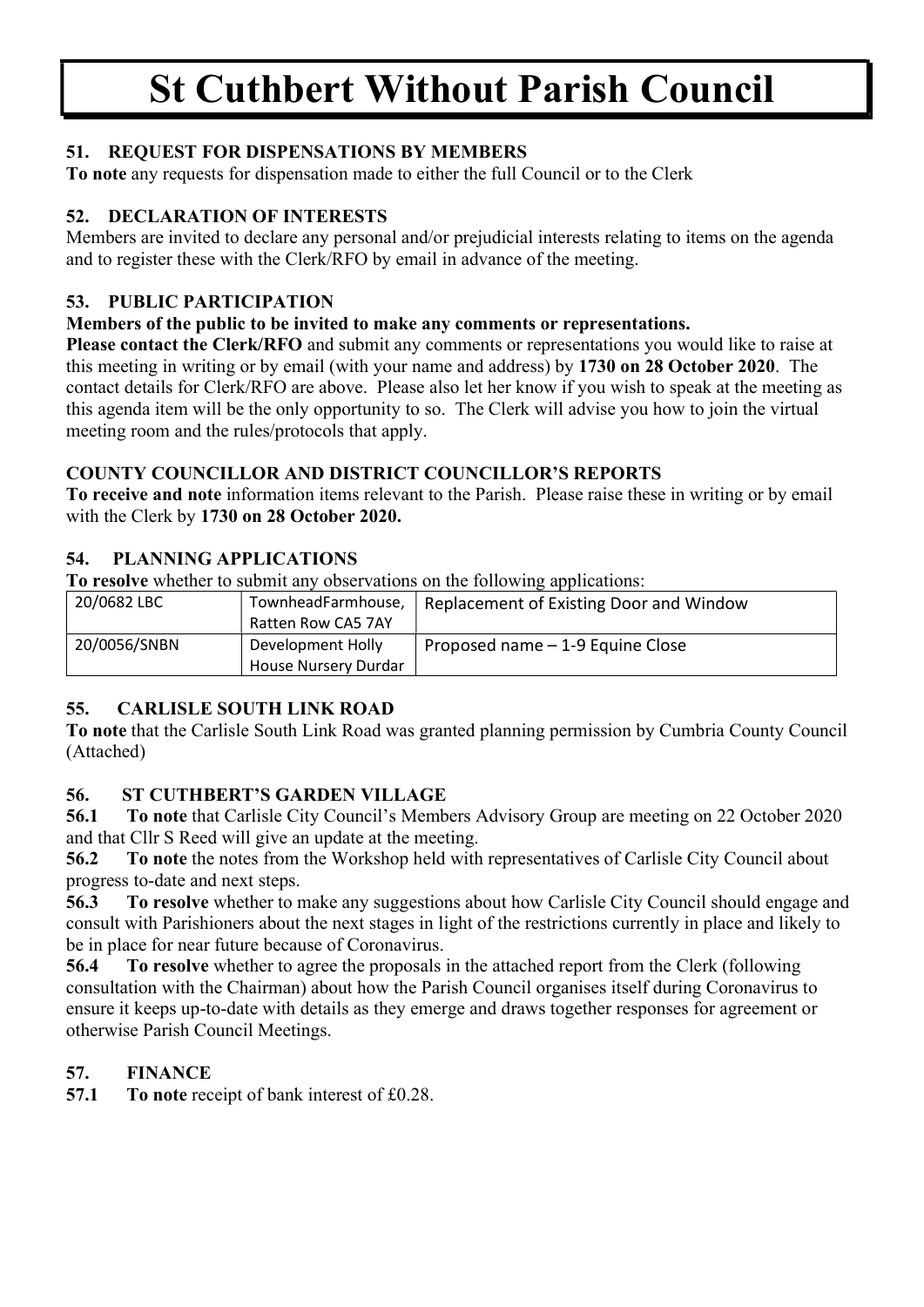57.2 To note accounts paid as authorised at Meeting on 24 September 2020 (Minute 43.5). The supplier will confirm when installation will take place and after this has been done to the Council's satisfaction cheque number 201067 will be sent to the supplier.

| $\frac{1}{2}$ outstached the control $\frac{1}{2}$ or $\frac{1}{2}$ of $\frac{1}{2}$ or $\frac{1}{2}$ or $\frac{1}{2}$ or $\frac{1}{2}$ or $\frac{1}{2}$ |           |                                |          |                                                                                                      |                 |                     |  |  |  |
|----------------------------------------------------------------------------------------------------------------------------------------------------------|-----------|--------------------------------|----------|------------------------------------------------------------------------------------------------------|-----------------|---------------------|--|--|--|
| VN                                                                                                                                                       | Inv. Date | <b>PAYEE</b>                   | CHQ. NO. | <b>Purpose of Expenditure</b>                                                                        | <b>GROSS</b>    | <b>VAT INCLUDED</b> |  |  |  |
|                                                                                                                                                          |           |                                |          |                                                                                                      | <b>AMOUNT £</b> |                     |  |  |  |
| 36                                                                                                                                                       | 16/8/20   | <b>Noticeboards Online Ltd</b> | 201066   | Purchase and<br>Installation of<br><b>Noticeboards - Durdar</b><br>and Blackwell Play<br>Area/Common | 1973.73         | 328.93              |  |  |  |
| 37                                                                                                                                                       | 16/8/20   | <b>Noticeboards Online Ltd</b> | 201067   | As above – one third<br>held back until<br>delivered and installed                                   | 986.67          | 164.47              |  |  |  |

57.3 To authorise payment of the accounts listed below totalling £2217.80.

| VN | Inv. Date | <b>PAYEE</b>                    | CHQ.   | <b>Purpose of</b>             | <b>GROSS</b>    | <b>VAT</b>      |
|----|-----------|---------------------------------|--------|-------------------------------|-----------------|-----------------|
|    |           |                                 | NO.    | <b>Expenditure</b>            | <b>AMOUNT £</b> | <b>INCLUDED</b> |
|    |           |                                 |        |                               |                 | £               |
| 38 | 3/10/20   | Ian Rumney Solway Garden        | S/O    | <b>Grounds</b>                | 630.88          |                 |
|    |           | & Landscaping                   |        | <b>Maintenance Sept 20</b>    |                 |                 |
| 39 | 29/9/20   | <b>Signpost Restoration Ltd</b> | 201068 | <b>Carleton Fingerpost</b>    | 692.40          | 115.40          |
|    |           |                                 |        | <b>Restoration</b>            |                 |                 |
| 40 | 3/10/20   | <b>EON</b>                      | D/D    | <b>Electrical Supply</b>      | 63.75           | 3.04            |
| 41 | 22/10/20  | <b>H</b> Broatch                | 201069 | <b>Clerk's Expenses &amp;</b> | 99.07           |                 |
|    |           |                                 |        | <b>Disbursements</b>          |                 |                 |
| 42 | 30/10/20  | <b>H</b> Broatch                | S/0    | Salary Oct 20                 | 580.60          |                 |
| 43 | 30/10/20  | <b>HMRC</b>                     | 201070 | PAYE& NI Oct 20               | 151.10          |                 |
|    |           |                                 |        |                               |                 |                 |

57.4 To resolve that the Standing Order Instruction to HSBC for the Clerk's monthly salary be updated to reflect the recent salary award to £596.60 to be paid on the last working day of each month from (and including) 30 November 2020 and to authorise the two cheque signatories to sign the letter to HSBC.

57.5 Monthly Bank Reconciliations (September 2020) – to receive and note the reconciliation and balances (attached) (audited by Cllr A Smith).

57.6  $2^{ND}$  Ouarterly Accounts (April – Sept 2020) - to receive and note attached.

57.7 To note that the Parish Council submitted a grant application to the Wetheral Grants Panel for £1500.00 towards the cost of purchasing a speed indicator device for Brisco. The Grants Panel met on 22/10/20 and the Clerk will update at meeting. The balance of the cost was budgeted for in 20/21 Budget and Members are asked to resolve whether to authorise (if the grant application is successful) the Clerk to purchase the speed indicator device and come back to the next meeting with proposals for deployment (in consultation with Cumbria County Council).

57.8 To note that Carlisle City Council has asked when the Parish Council will set its budget and decide on its Precept for 21/22. Members are asked to resolve whether to do this at its next meeting on 26 November 2020.

57.9 To note the Great North Air Ambulance Service has written outlining the challenges the pandemic is throwing their way (because of need to cancel fundraising events) and asking if the Parish Council would consider making a donation to allow them "to continue saving local lives". Members are asked to resolve whether they want to donate and if so, how much.

57.10 To note that Fellrunner Village Bus wrote to thank the Parish Council of its donation towards the bus services, They also asked the Parish Council to encourage Parishioners to use their services and Members are asked to resolve whether the Clerk should put something on the website.